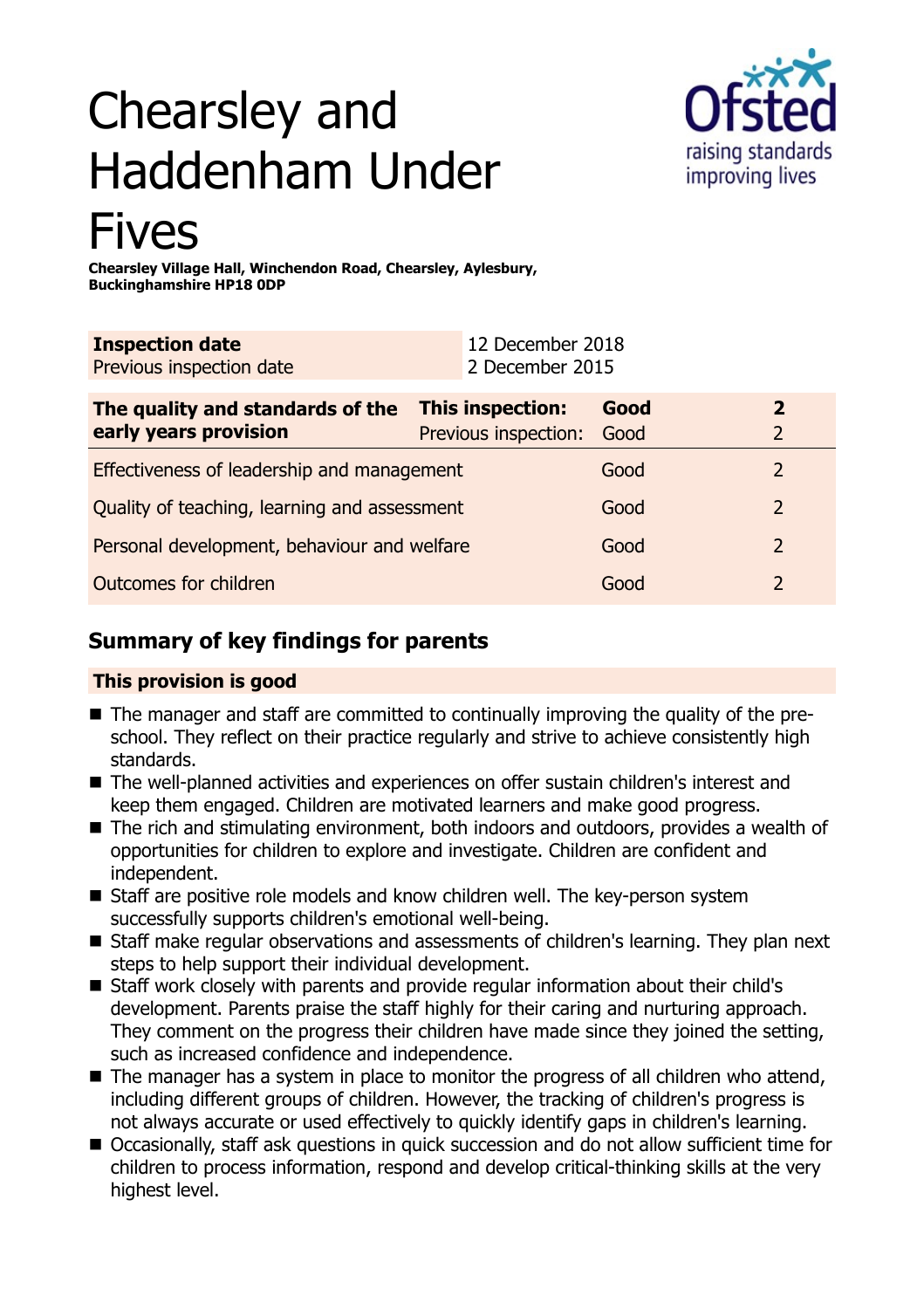## **What the setting needs to do to improve further**

## **To further improve the quality of the early years provision the provider should:**

- $\blacksquare$  enhance the process for monitoring the progress made by individual and groups of children to quickly and accurately identify and close any emerging gaps in their learning and development
- $\blacksquare$  strengthen the already good teaching even further and support children more effectively to extend their critical thinking skills.

## **Inspection activities**

- $\blacksquare$  The inspector observed the quality of teaching during activities and assessed the impact this has on children's learning.
- $\blacksquare$  The inspector completed a joint evaluation of an activity with a supervisor.
- $\blacksquare$  The inspector held discussions with the manager and staff. She looked at relevant documentation, including evidence of the suitability and qualifications of staff.
- $\blacksquare$  The inspector spoke with children during the inspection.
- $\blacksquare$  The inspector spoke with parents and took account of their comments.

#### **Inspector** Louise Adams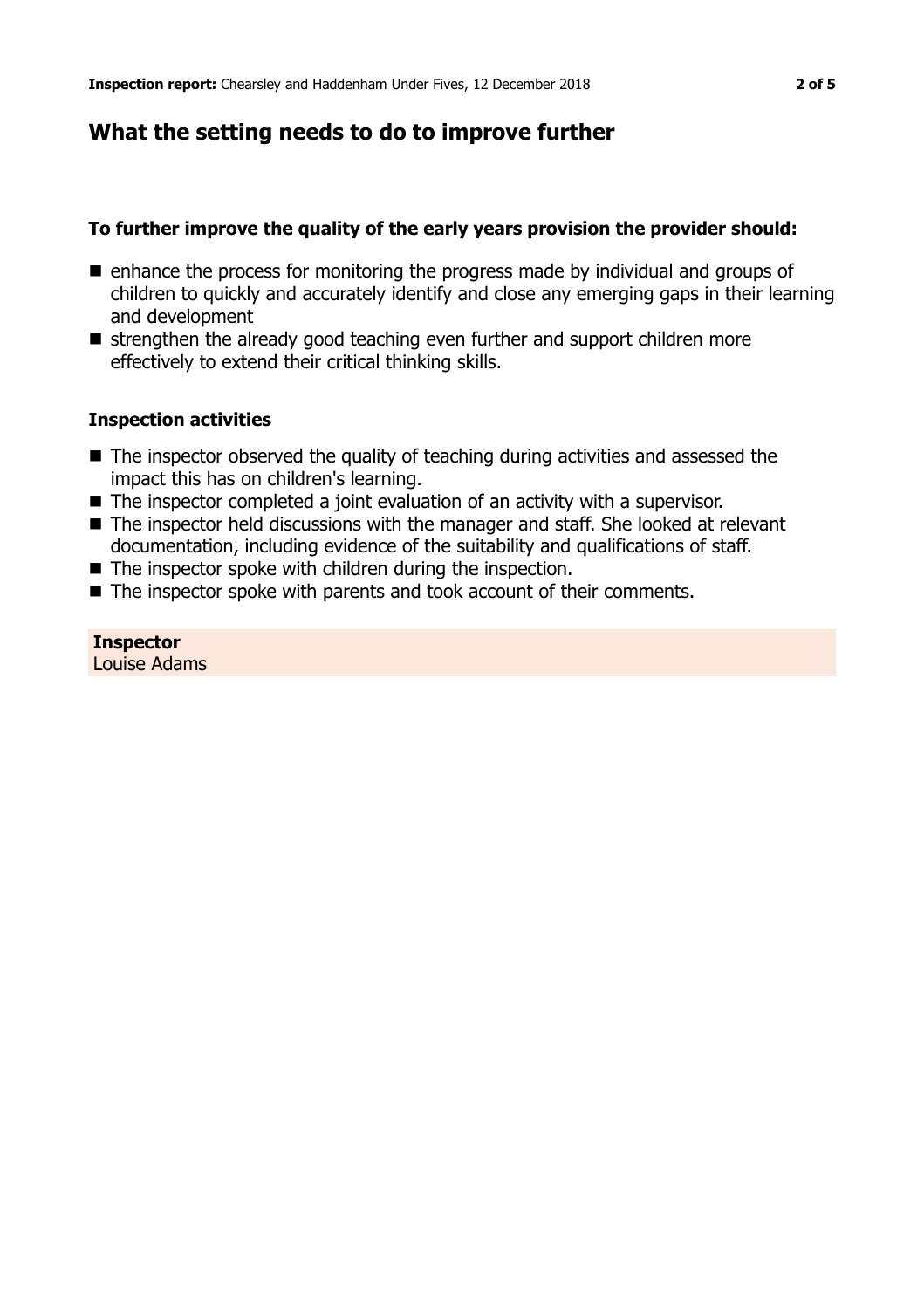## **Inspection findings**

### **Effectiveness of leadership and management is good**

Safeguarding is effective. Staff demonstrate a good awareness of child protection and wider safeguarding issues. They understand the action to take in the event of a child protection concern. Staff benefit from regular supervision meetings, during which they receive support and guidance. They feel well supported in their role and work well as a team. The manager uses additional funding suitably to support children's development. The manager actively seeks feedback from parents, children and staff. She evaluates the setting well, accurately identifying strengthens and areas of development, and sets actions for future improvement.

### **Quality of teaching, learning and assessment is good**

Staff use their observations and assessments effectively to plan what individual children need to learn next. They provide a range of exciting and interesting activities based on children's interests and individual needs. There are good opportunities for children to develop their imaginary play. For instance, they pretend to make cakes and pies in the mud kitchen using sand and shaving foam. There is a strong emphasis on broadening children's mathematical awareness. For example, staff engage them in a shape recognition game using a Bee-Bot. Children confidently describe the details of the shapes and use positional language confidently. Children enjoy music and movement sessions with staff. They dance confidently and listen to instructions, such as 'start', 'stop', 'jump', and 'run'. This helps children to develop good physical skills and further build on their spatial awareness. Staff keep parents informed about children's achievements through daily discussions, the online journal and emails. This helps to support consistency in children's care and learning.

#### **Personal development, behaviour and welfare are good**

Children are happy and well settled in the pre-school. Staff know them and their families well and help children to feel safe and secure. Children are confident and show good levels of independence. They enjoy taking on the responsibility of small tasks, such as pouring their drinks and cutting their fruit up at snack time. Staff have high expectations of children. They provide them with clear and consistent boundaries and play alongside them to help them understand the difference between right and wrong. Children play outdoors in the fresh air daily, which helps to promote their well-being.

#### **Outcomes for children are good**

Children are motivated and inquisitive learners. They enjoy exploring and making decisions about their play in the stimulating, well-organised play environment. Children develop their early literacy skills well. For example, they learn to recognise their names with individual name cards and make meaningful marks using various tools, such as paint and coloured markers. Children gain good social skills as they learn to share and play cooperatively with others. All children make good progress, including those for whom the pre-school is in receipt of funding and those with special educational needs and/or disabilities. Children acquire skills that will support them in their future learning.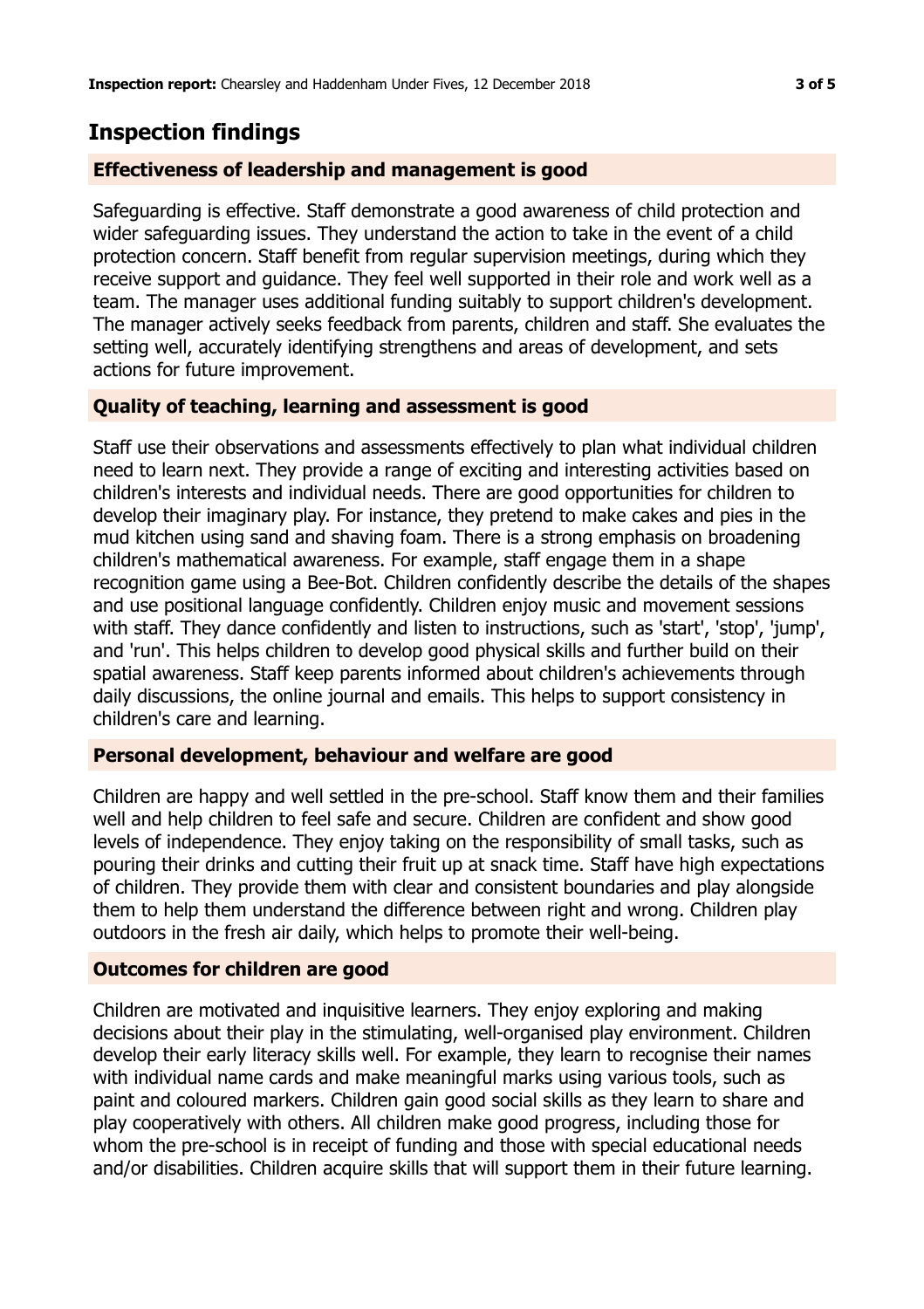## **Setting details**

| Unique reference number                             | 140832                                                                               |  |
|-----------------------------------------------------|--------------------------------------------------------------------------------------|--|
| <b>Local authority</b>                              | <b>Buckinghamshire</b>                                                               |  |
| <b>Inspection number</b>                            | 10061993                                                                             |  |
| <b>Type of provision</b>                            | Sessional day care                                                                   |  |
| <b>Registers</b>                                    | Early Years Register, Compulsory Childcare<br>Register, Voluntary Childcare Register |  |
| Day care type                                       | Childcare on non-domestic premises                                                   |  |
| <b>Age range of children</b>                        | $2 - 4$                                                                              |  |
| <b>Total number of places</b>                       | 32                                                                                   |  |
| Number of children on roll                          | 34                                                                                   |  |
| Name of registered person                           | Chearsley and Haddenham Under Fives<br>Committee                                     |  |
| <b>Registered person unique</b><br>reference number | RP907449                                                                             |  |
| Date of previous inspection                         | 2 December 2015                                                                      |  |
| <b>Telephone number</b>                             | 01844208868                                                                          |  |

Chearsley and Haddenham Under Fives registered in 1966. It is one of two pre-schools run by the provider. It operates on Monday, Wednesday and Thursday from 9.10am to 3.10pm, and on Tuesday and Friday from 9.10am to 1.15pm, during term time only. It is in receipt of funding for the provision of free early education for children aged two, three and four years. There are seven members of staff. Of these, one has Qualified Teacher Status, one holds an early years qualification at level 5 and five hold a qualification at level 3.

This inspection was carried out by Ofsted under sections 49 and 50 of the Childcare Act 2006 on the quality and standards of provision that is registered on the Early Years Register. The registered person must ensure that this provision complies with the statutory framework for children's learning, development and care, known as the early years foundation stage.

Any complaints about the inspection or the report should be made following the procedures set out in the quidance Complaints procedure: raising concerns and making complaints about Ofsted, which is available from Ofsted's website: www.ofsted.gov.uk. If you would like Ofsted to send you a copy of the guidance, please telephone 0300 123 4234, or email [enquiries@ofsted.gov.uk.](mailto:enquiries@ofsted.gov.uk)